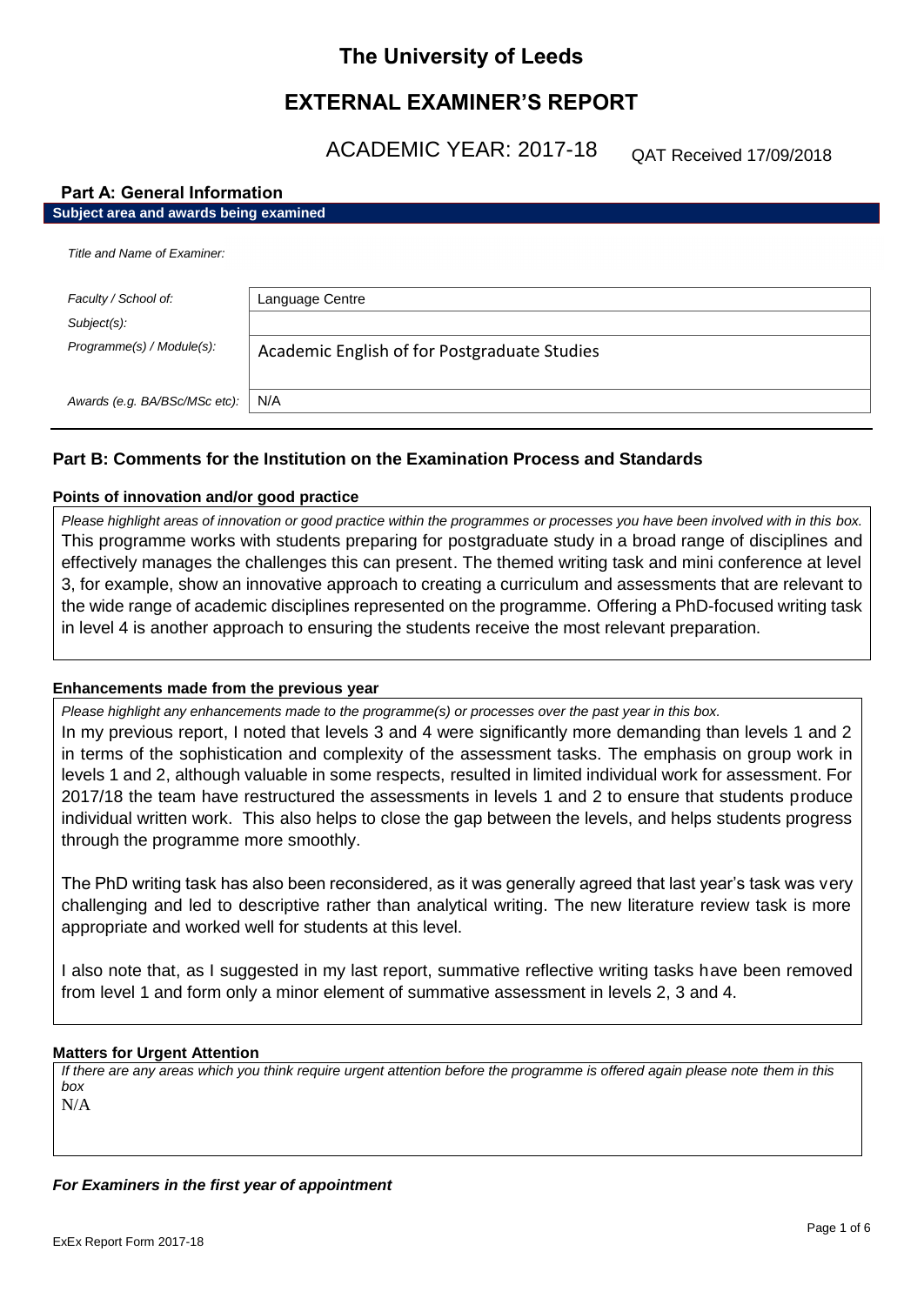|     | Were you provided with an External Examiner Handbook?                                                         | Y/N  |
|-----|---------------------------------------------------------------------------------------------------------------|------|
| -2. | Were you provided with copies of previous External Examiners' reports and the School's<br>responses to these? | Y/N  |
|     | Were you provided with a External Examiner Mentor?                                                            | Y /N |

### *For Examiners completing their term of appointment*

| -4. | Have you observed improvements in the programme(s) over the period of your appointment?            | Y/N  |
|-----|----------------------------------------------------------------------------------------------------|------|
| -5. | Has the school responded to comments and recommendations you have made?                            | Y/N  |
| 6.  | Where recommendations have not been implemented, did the school provide clear reasons for<br>this? | Y/N  |
|     | Have you acted as an External Examiner Mentor?                                                     | Y /N |

*Please comment on your experience of the programme(s) over the period of your appointment, remarking in particular on changes from year to year and the progressive development and enhancement of the learning and teaching provision, on standards achieved, on marking and assessment and the procedures of the School*

### **Standards**

| 8.                                                                                                                                                                                                    | Is the overall programme structure coherent and appropriate for the level of study?                                                                                                                                                                                                                                                                                                                                                                                                                                                                                                                                                                                | $\overline{Y/N}$ |
|-------------------------------------------------------------------------------------------------------------------------------------------------------------------------------------------------------|--------------------------------------------------------------------------------------------------------------------------------------------------------------------------------------------------------------------------------------------------------------------------------------------------------------------------------------------------------------------------------------------------------------------------------------------------------------------------------------------------------------------------------------------------------------------------------------------------------------------------------------------------------------------|------------------|
| 9.                                                                                                                                                                                                    | Does the programme structure allow the programme aims and intended learning outcomes to be<br>met?                                                                                                                                                                                                                                                                                                                                                                                                                                                                                                                                                                 | Y/N              |
| 10.                                                                                                                                                                                                   | Are the programme aims and intended learning outcomes commensurate with the level of award?                                                                                                                                                                                                                                                                                                                                                                                                                                                                                                                                                                        | Y/N              |
| $\overline{11}$ .                                                                                                                                                                                     | Did the Aims and ILOs meet the expectations of the national subject benchmark (where relevant)?                                                                                                                                                                                                                                                                                                                                                                                                                                                                                                                                                                    | Y/N              |
| 12.                                                                                                                                                                                                   | Is the programme(s) comparable with similar programmes at other institutions?                                                                                                                                                                                                                                                                                                                                                                                                                                                                                                                                                                                      | $\overline{Y/N}$ |
|                                                                                                                                                                                                       | Please use this box to explain your overall impression of the programme structure, design, aims and intended<br>learning outcomes.                                                                                                                                                                                                                                                                                                                                                                                                                                                                                                                                 |                  |
|                                                                                                                                                                                                       | The intended learning outcomes are appropriate for the level of the programme. The programme is focused<br>on the academic language and literacy skills students will need to function effectively on their postgraduate<br>programmes, and asks students to complete a range of appropriate and demanding tasks that include<br>extensive reading and extended writing.                                                                                                                                                                                                                                                                                           |                  |
| 13.                                                                                                                                                                                                   | Is the influence of research on the curriculum and learning and teaching clear?                                                                                                                                                                                                                                                                                                                                                                                                                                                                                                                                                                                    | Y/N              |
| Please explain how this is/could be achieved (examples might include: curriculum design informed by current research<br>in the subject; practice informed by research; students undertaking research) |                                                                                                                                                                                                                                                                                                                                                                                                                                                                                                                                                                                                                                                                    |                  |
|                                                                                                                                                                                                       | The programme and assessments are clearly informed by understanding of EAP scholarship and<br>research. All levels (1,2, 3 and 4) ground their materials and themes in the University context, and the<br>Level 3 focus on the theme of 'time' which leads to an essay and a multidisciplinary conference, is<br>creative and university-embedded approach to the problem of having students from a broad range of<br>disciplines in a single class. Students in this level have the opportunity to really engage with language,<br>literature and ideas in their particular discipline which offers the best preparation for their future academic<br>programmes. |                  |
| 14.                                                                                                                                                                                                   | Does the programme form part of an Integrated PhD?                                                                                                                                                                                                                                                                                                                                                                                                                                                                                                                                                                                                                 | $\overline{Y/N}$ |
|                                                                                                                                                                                                       | Please comment on the appropriateness of the programme as training for a PhD:                                                                                                                                                                                                                                                                                                                                                                                                                                                                                                                                                                                      |                  |
| 15.                                                                                                                                                                                                   | Does the programme include clinical practice components?                                                                                                                                                                                                                                                                                                                                                                                                                                                                                                                                                                                                           | Y/N              |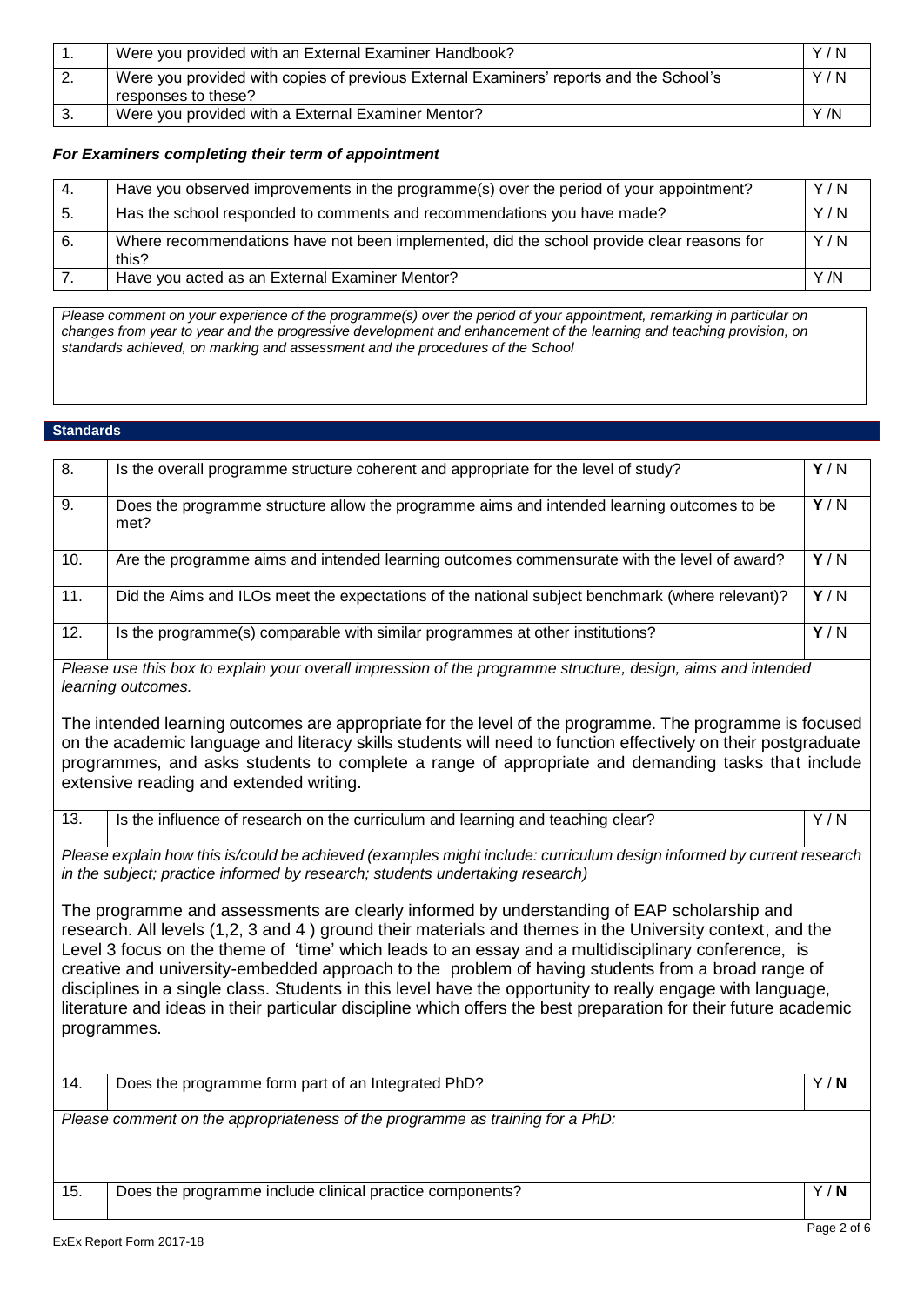|                                                                                                                                                                                                                                                                                                                                                                                                                                                                                                                                                                                    | Please comment on the learning and assessment of practice components of the curriculum here:                                                                                                                                                                                                                                                             |     |
|------------------------------------------------------------------------------------------------------------------------------------------------------------------------------------------------------------------------------------------------------------------------------------------------------------------------------------------------------------------------------------------------------------------------------------------------------------------------------------------------------------------------------------------------------------------------------------|----------------------------------------------------------------------------------------------------------------------------------------------------------------------------------------------------------------------------------------------------------------------------------------------------------------------------------------------------------|-----|
|                                                                                                                                                                                                                                                                                                                                                                                                                                                                                                                                                                                    |                                                                                                                                                                                                                                                                                                                                                          |     |
| 16.                                                                                                                                                                                                                                                                                                                                                                                                                                                                                                                                                                                | Is the programme accredited by a Professional or Statutory Regulatory Body (PSRB)?                                                                                                                                                                                                                                                                       | Y/N |
|                                                                                                                                                                                                                                                                                                                                                                                                                                                                                                                                                                                    | Please comment on the value of, and the programme's ability to meet, PSRB requirements here:                                                                                                                                                                                                                                                             |     |
|                                                                                                                                                                                                                                                                                                                                                                                                                                                                                                                                                                                    |                                                                                                                                                                                                                                                                                                                                                          |     |
|                                                                                                                                                                                                                                                                                                                                                                                                                                                                                                                                                                                    |                                                                                                                                                                                                                                                                                                                                                          |     |
|                                                                                                                                                                                                                                                                                                                                                                                                                                                                                                                                                                                    | <b>Assessment and Feedback</b>                                                                                                                                                                                                                                                                                                                           |     |
| 17.                                                                                                                                                                                                                                                                                                                                                                                                                                                                                                                                                                                | Does the programme design clearly align intended learning outcomes with assessment?                                                                                                                                                                                                                                                                      | Y/N |
|                                                                                                                                                                                                                                                                                                                                                                                                                                                                                                                                                                                    | Please comment on the assessment methods and the appropriateness of these to the ILOs, in particular: the design<br>and structure of the assessment methods, and the arrangements for the marking of modules and the classification of awards; the<br>quality of teaching, learning and assessment methods that may be indicated by student performance. |     |
| Overall, the range of assessment methods used on the programme are appropriate and produce work that<br>demonstrates clear understanding of academic language and academic conventions. Marking is in line<br>with the assessment criteria with clear evidence that appropriate processes have been followed.                                                                                                                                                                                                                                                                      |                                                                                                                                                                                                                                                                                                                                                          |     |
| I made similar comments to the ones below in my previous report, but I think they are still relevant<br>and are something the team could consider for the 2018/19 academic year:                                                                                                                                                                                                                                                                                                                                                                                                   |                                                                                                                                                                                                                                                                                                                                                          |     |
| I endorse the strong process approach taken in the reading and listening assessments on the programme,<br>as this creates authentic, challenging tasks that reflect the academic context. However, in levels 1 and 2<br>the writing tasks require no significant academic reading, and as there is no other reading assessment,<br>the opportunity to start developing the reading skills essential to academic success is lost.                                                                                                                                                   |                                                                                                                                                                                                                                                                                                                                                          |     |
| I note there is no writing (or any other task) under timed/exam conditions as part of assessment. This is<br>not necessarily a problem, but given that many students will be required to sit exams on their programmes<br>and that writing under timed conditions can offer a useful 'backstop' in plagiarism cases, this may be<br>something the team want to consider adding to the programme. Process-based timed-writing<br>assessments that draw on significant reading and writing are something that can work well and are far<br>removed from an IELTS-style writing exam. |                                                                                                                                                                                                                                                                                                                                                          |     |
| 18.                                                                                                                                                                                                                                                                                                                                                                                                                                                                                                                                                                                | Is the design and structure of the assessment methods appropriate to the level of award?                                                                                                                                                                                                                                                                 | Y/N |
| 19.                                                                                                                                                                                                                                                                                                                                                                                                                                                                                                                                                                                | Were students given adequate opportunity to demonstrate their achievement of the programme<br>aims and intended learning outcomes?                                                                                                                                                                                                                       | Y/N |
|                                                                                                                                                                                                                                                                                                                                                                                                                                                                                                                                                                                    | Please comment on the academic standards demonstrated by the students and, where possible, their performance in relation<br>to students on comparable courses; the strengths and weaknesses of the students as a cohort:                                                                                                                                 |     |
| The students generally performed well, with students at the top end of the scale producing academic<br>writing that suggests they would cope very well on Postgraduate programmes. In particular, there was lots<br>of evidence of detailed, effective instruction in academic writing and presentation giving. Even students at<br>the lower end of the mark scale demonstrated an awareness of academic style, structure and conventions<br>that indicates the programme is offering effective preparation                                                                       |                                                                                                                                                                                                                                                                                                                                                          |     |

*Please use this box to provide any additional comments you would like to make in relation to assessment and feedback:*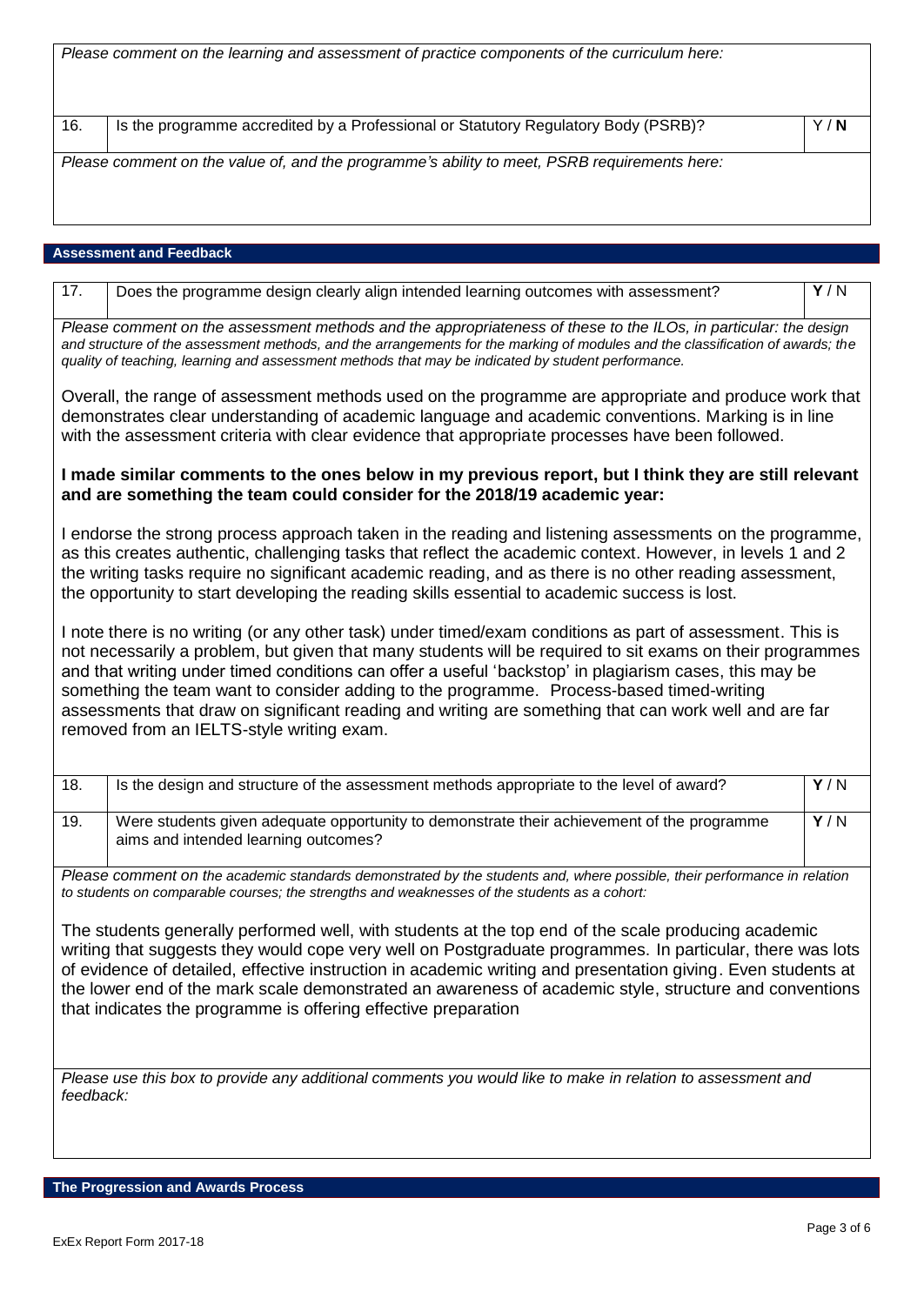| 20.                                                                                                                                                                                                                  | Were you provided with guidance relating to the External Examiner's role, powers and<br>responsibilities in the examination process?              | $\overline{Y/N}$ |
|----------------------------------------------------------------------------------------------------------------------------------------------------------------------------------------------------------------------|---------------------------------------------------------------------------------------------------------------------------------------------------|------------------|
| $\overline{21}$ .                                                                                                                                                                                                    | Was the progression and award guidance provided sufficient for you to act effectively as an<br><b>External Examiner?</b>                          | Y/N              |
| 22.                                                                                                                                                                                                                  | Did you receive appropriate programme documentation for your area(s) of responsibility?                                                           | $\overline{Y/N}$ |
| 23.                                                                                                                                                                                                                  | Did you receive appropriate module documentation for your area(s) of responsibility?                                                              | Y/N              |
| $\overline{24}$ .                                                                                                                                                                                                    | Did you receive full details of marking criteria applicable to your area(s) of responsibility?                                                    | Y/N              |
| 25.                                                                                                                                                                                                                  | Were you provided with all draft examination papers/assessments?                                                                                  | $\overline{Y/N}$ |
| 26.                                                                                                                                                                                                                  | Was the nature and level of the assessment questions appropriate?                                                                                 | $\overline{Y/N}$ |
| $\overline{27}$ .                                                                                                                                                                                                    | Were suitable arrangements made to consider your comments on assessment questions?                                                                | $\overline{Y/N}$ |
| $\overline{28}$ .                                                                                                                                                                                                    | Was sufficient assessed work made available to enable you to have confidence in your evaluation<br>of the standard of student work?               | Y/N              |
| 29.                                                                                                                                                                                                                  | Were the examination scripts clearly marked/annotated?                                                                                            | Y/N              |
| $\overline{30}$ .                                                                                                                                                                                                    | Was the choice of subjects for final year projects and/or dissertations appropriate?                                                              | $\overline{Y/N}$ |
| $\overline{31}$ .                                                                                                                                                                                                    | Was the method and standard of assessment appropriate for the final year projects and/or<br>dissertations?                                        | Y/N              |
| $\overline{32}$ .                                                                                                                                                                                                    | Were the administrative arrangements satisfactory for the whole process, including the operation of<br>the Progression and Awards Board?          | Y/N              |
| $\overline{33}$ .                                                                                                                                                                                                    | Were you able to attend the Progression and Awards Board meeting?                                                                                 | $\overline{Y/N}$ |
| $\overline{34}$ .                                                                                                                                                                                                    | Were you satisfied with the recommendations of the Progression and Awards Board?                                                                  | Y/N              |
| $\overline{35}$ .                                                                                                                                                                                                    | Were you satisfied with the way decisions from the School Special Circumstances meeting were<br>communicated to the Progression and Awards Board? | $\overline{Y/N}$ |
|                                                                                                                                                                                                                      | Please use this box to provide any additional comments you would like to make on the questions above:                                             |                  |
| A minor point, I had not concerns about the progression board, but it was very informal and there was much<br>discussion of general course issues related to CAS etc. that did not seem appropriate for the context. |                                                                                                                                                   |                  |

# **Other comments**

# **Please use this box if you wish to make any further comments not covered elsewhere on the form**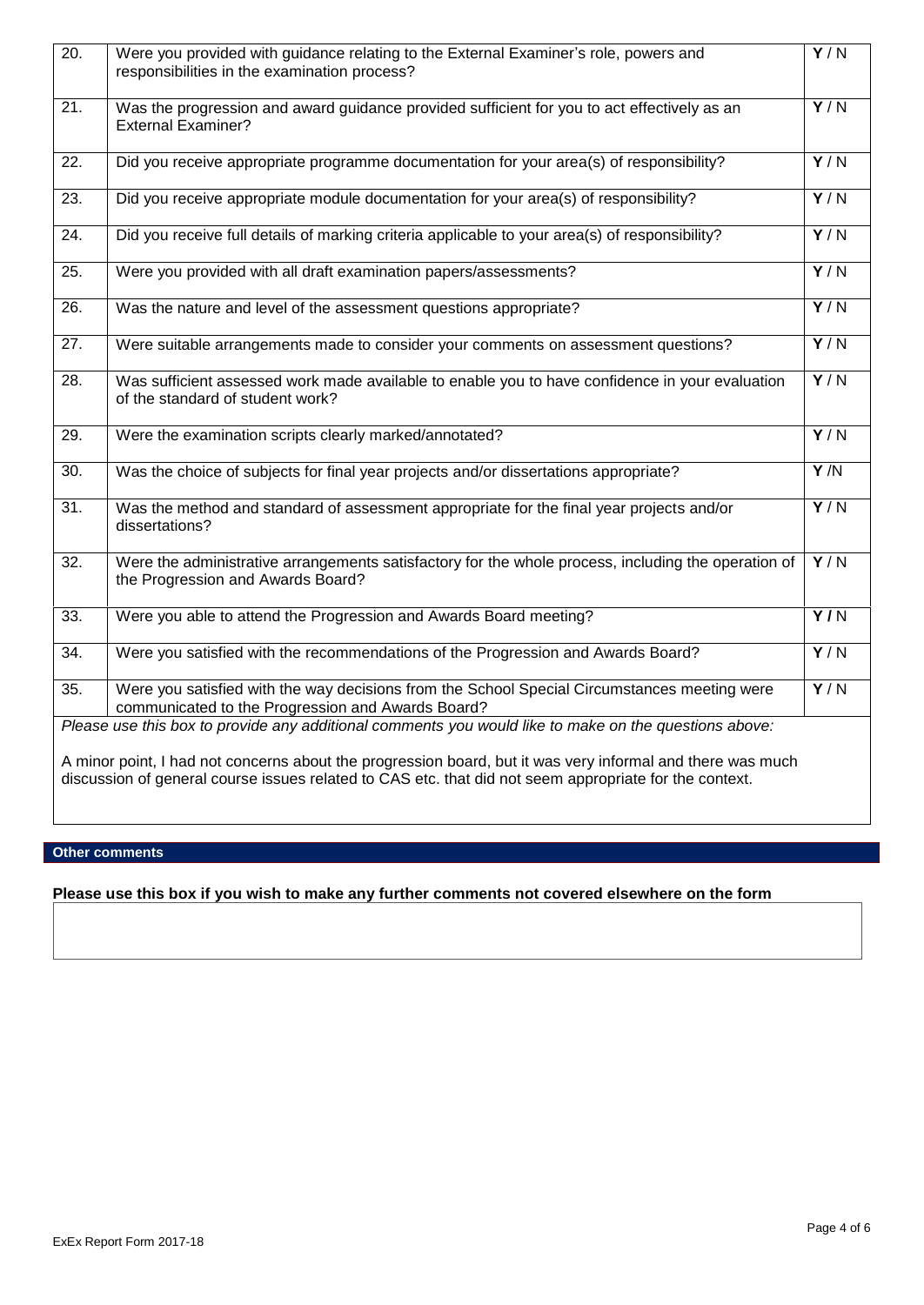# **Part C: School Response to External Examiner Report**

### **Name of School and Head of School (or nominee)**

*Title and Name of Examiner:*

| Subject(s):                   | EAP                                                          |
|-------------------------------|--------------------------------------------------------------|
| Programme(s) / Module(s):     | AEPS Levels 1-4 + PGR                                        |
|                               |                                                              |
| Awards (e.g. BA/BSc/MSc etc): |                                                              |
|                               |                                                              |
| Title and Name of Responder:  |                                                              |
| Position*:                    | Director of Student Education                                |
| Faculty / School of:          | Language Centre; School of Languages, Cultures and Societies |
| Address for communication:    |                                                              |
|                               |                                                              |
| Email:                        |                                                              |
| Telephone:                    |                                                              |

*\*If the individual responding to the report is not the Head of School please state their position within the School.*

#### **Completing the School response**

The completed School response (including the full original report) should be attached to an e-mail and sent to the Pro-Dean for Student Education in the relevant Faculty. Following approval by the Pro-Dean for Student Education, the School must send the response (including the full original report) directly to the External Examiner. A copy must also be emailed to the Quality Assurance Team a[t qat@leeds.ac.uk.](mailto:qat@leeds.ac.uk) External Examiners should receive a formal response no later than six weeks after receipt of the original report.

### *Response to Points of innovation and/or good practice*

We agree with the comments made. The changes have been in dialogue with the external examiner over tenure. The only small issue to the change in PGR provision from being integrated into Level in Term 3 of 2016/17 to a separate PGR course for students at Levels 3 and 4 isn't made clear.

#### *Response to Enhancements made from the previous year*

No additional comments

### *Response to Matters for Urgent Attention*

*If any areas have been identified for urgent attention before the programme is offered again please provide a specific response to them here:*

No additional comments

### *Response to questions 1-7 (and related comments)*

*Schools may provide a general response; however, where Examiners raise specific points these must be addressed individually:*

No additional comments

**Standards**

#### *Response to questions 8 to 16 (and related comments)*

*Schools may provide a general response; however, where Examiners raise specific points these must be addressed individually:* No additional comments